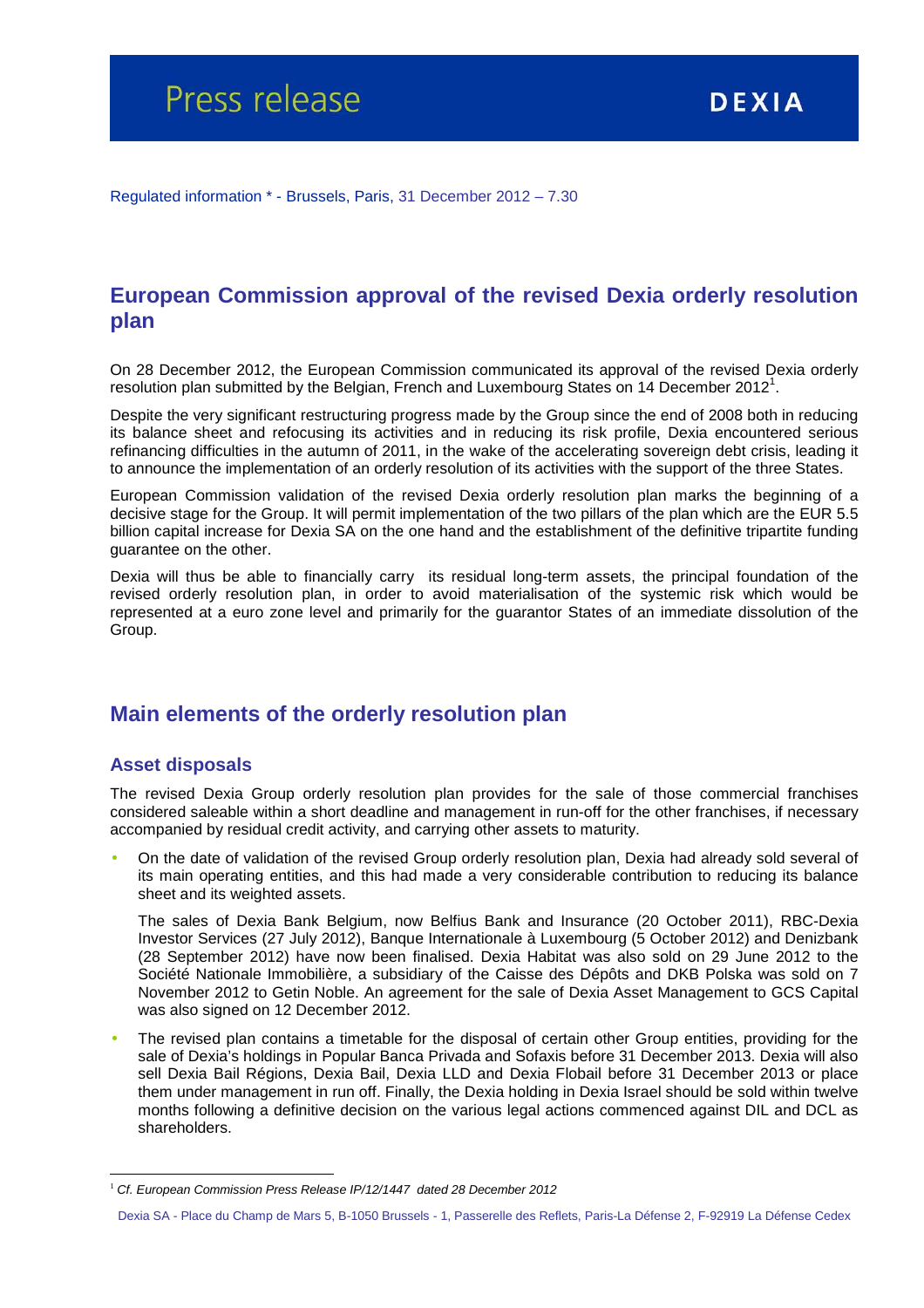## Press release

- With the exception of Crediop and DCL, which will be subject to specific terms, management in run-off without new production is provided for the other residual Group entities, namely:
	- Dexia SA
	- **DCL Paris**
	- DCL Dublin
	- **DCL America, combining DCL New York, DRECM, DCL Mexico and Dexia US Securities**
	- CLF Bank
	- **Dexia Sabadell**
	- **Dexia Kommunalbank Deutschland**
	- **Dexia Kommunalkredit Austria**
	- **Dexia Holding Inc. and its subsidiaries**
	- **Dexia Lettres de Gage Bank and Parfipar**
- Crediop will have the benefit of a production envelope of EUR 200 million for a term of one year to run from the European Commission decision, intended for its existing clients, and with a view to protecting the Bank's franchise prior to any disposal. At the end of that period of one year, the States may ask the European Commission for a new production envelope.
- DCL may grant new credits within a limit of EUR 600 million over 2013-2014, with the exclusive aim of desensitising the sensitive structured credits retained in the portfolio, under certain terms approved by the European Commission. This envelope will enable the DCL risk profile to be reduced, as well as the volatility of the collateral associated with derivatives linked to those loans, and the operational risk on the management of these products.
- Dexia will proceed with an accelerated sale of its bond portfolio if market conditions improve and offer it sale opportunities, subject to those asset sales having no substantial impact on Group solvency. The revised orderly resolution plan does not contain any target figure for the sale of assets from the residual portfolio.

#### **Sale of Dexia Municipal Agency aiming to establish a new pole for financing the French local public sector**

The European Commission noted that there is an ongoing market failure in France, responsible for a lack of long-term funding for local authorities and public heath institutions. It ratified the principle of the mechanism which the French State wished to introduce in order to perpetuate the access of operators to long-term funding sources. This mechanism is considered as being similar to a development bank, the activity of which will be strictly limited to loans to local authorities and health institutions in France.

Dexia Municipal Agency (DMA), the Dexia Crédit Local (DCL) covered bond issuer dedicated to refinancing loans to the public sector, will be a central element of this new mechanism for which it will secure refinancing on the capital markets.

Within the framework of this new mechanism replacing the one announced in March 2012, by 31 January 2013 Dexia will sell the entirety of its holding in DMA, at a price of one euro2, to a new credit institution (NEC) held by the French State (75%), the Caisse des Dépôts et Consignations (20%) and La Banque Postale, which will take an initial holding of 5%, which could rise to 33% depending on the increase of new assets financed by DMA. The State will play the role of reference shareholder of this new structure. Thus the future of DMA will be in an activity entirely dedicated to financing the French local public sector, within a mechanism sustainably held and controlled by the State.

 $\overline{a}$ 

 $^2$  Including the acquisition of the tools, means and personnel necessary for the activity of NEC

Dexia SA - Place du Champ de Mars 5, B-1050 Brussels - 1, Passerelle des Reflets, Paris-La Défense 2, F-92919 La Défense Cedex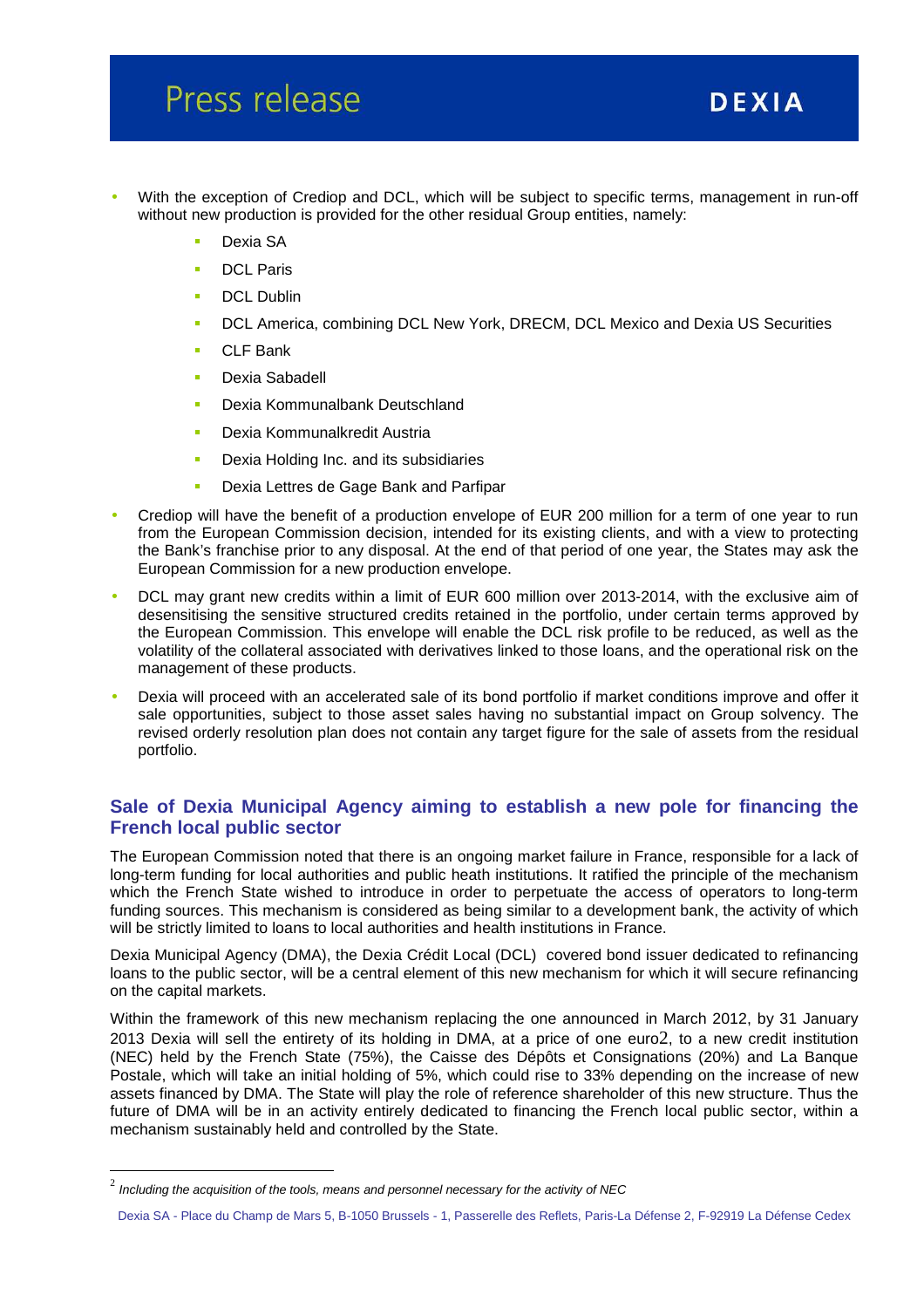On the date of completion of this sale, the shareholders of the new structure will provide NEC and DMA with the liquidity they require, enabling DMA to repay the funding granted by DCL.

At the end of the sale, no capital or financial link will remain between DCL and DMA. Operational links between the two entities will be untied within six months, with the exception of IT systems where links will be untied within a period of 24 to 30 months, considering the very strong interconnection between the two entities.

The DMA balance sheet, which represented EUR 94.3 billion as at 30 September 2012, of which EUR 72.1 billion were cover pool assets, will be fully transferred to the new structure, including the non-French assets. These represented 30.8% of the cover pool assets as at 30 September 2012 and will be subject to management in run-off.

As already announced, commercial relations with local authorities and public health institutions will be managed by a joint venture, held 65% by La Banque Postale and 35% by the Caisse des Dépôts et Consignations. Dexia will therefore no longer have any commercial presence in the local public sector finance market.

#### **Implementation of a definitive liquidity guarantee**

The Belgian, French and Luxembourg States have undertaken to grant a definitive joint and several funding guarantee in favour of Dexia Crédit Local. The ceiling of this guarantee will be EUR 85 billion in principal, including funding already covered by the provisional guarantee put in place in December 2011 (which outstanding amount was EUR 53.9 billion as at 27 December 2012).

This definitive guarantee is split 51.41% Belgium, 45.59% France and 3% Luxembourg.

The definitive guarantee will cover funding raised in the form of securities and financial instruments, deposits or borrowings until 31 December 2021, with a maximum maturity of ten years.

The cost of the guarantee has been set by the States, in agreement with the European Commission, at 5 basis points per annum, payable monthly to the guarantors on the basis of the amount issued. Dexia will also pay an implementation fee of 50 basis points on a secured base of EUR 85 billion, less the EUR 225 million implementation fee already paid when the 2011 provisional guarantee was put in place.

The provisional guarantee will remain in place until the definitive guarantee enters into force, which will be by the end of January 2013.

#### **Recapitalisation undertaking by the Belgian and French States**

Following the full impairment of the DCL holding in the books of Dexia SA posted on 7 November 2012, the Belgian and French States undertook to subscribe in full to a Dexia SA capital increase of EUR 5.5 billion, to be realised on 31 December 2012 through the issue of preference shares with voting rights.

This capital increase has been calibrated so as to enable the Group's orderly resolution to continue in accordance with the terms validated by the European Commission. It will be subscribed 53% by Belgium and 47% by France.

The main characteristics of these preference shares and the allocation of the proceeds of the capital increase were communicated by Dexia in its Group Interim Declaration for 9M 2012 and 3Q 2012<sup>3</sup>, as well as in the convocation and the special reports drawn up for the Extraordinary Shareholders' Meeting convened for 21 December last. The operation will result in a very significant economic dilution of existing shareholdings, the Belgian and French States holding 94.42% of the capital of Dexia SA after the capital increase.

 $\overline{a}$ 

<sup>3</sup> Dexia Press Release dated 8 November 2012

Dexia SA - Place du Champ de Mars 5, B-1050 Brussels - 1, Passerelle des Reflets, Paris-La Défense 2, F-92919 La Défense Cedex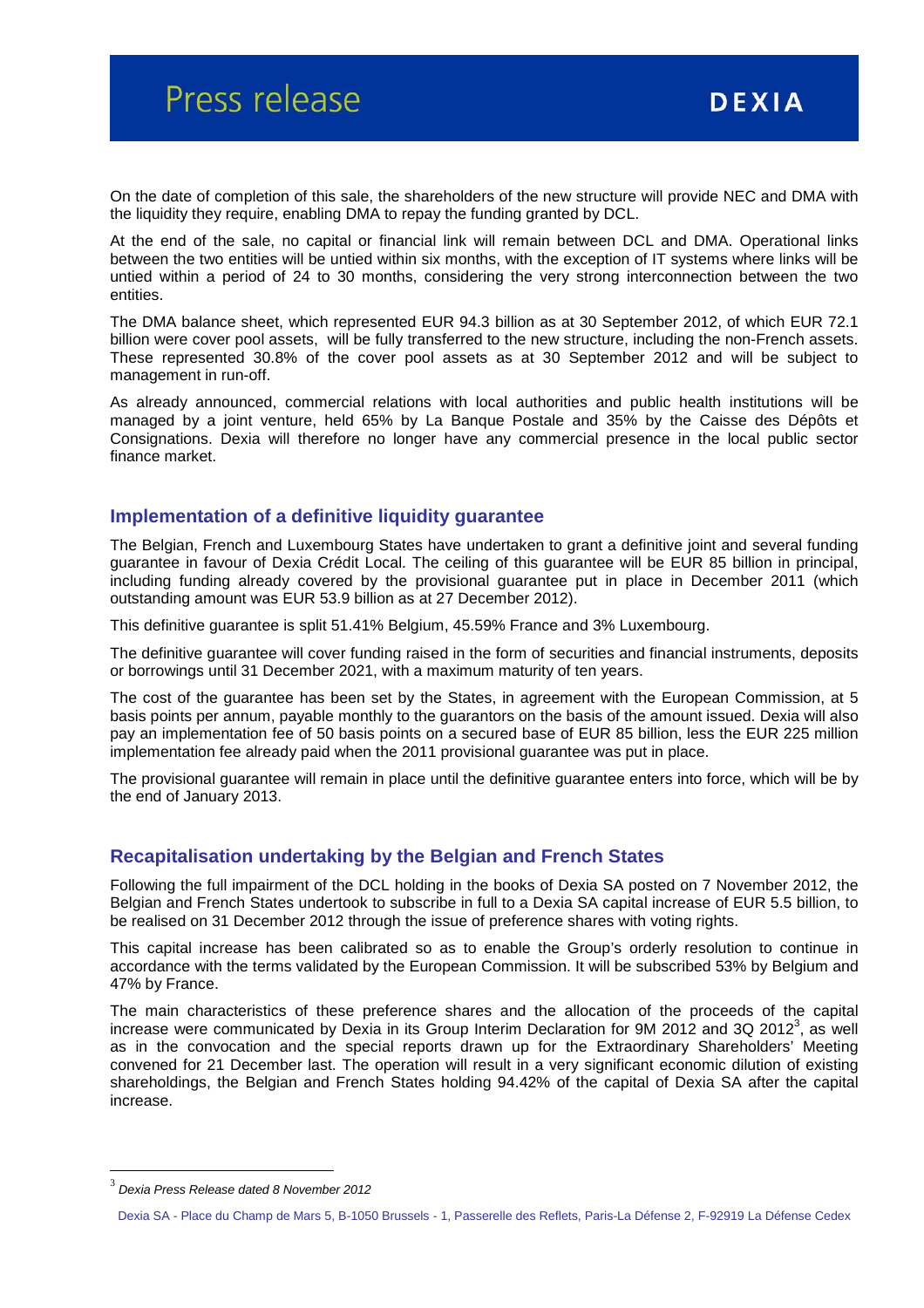## Press release

#### **Behavioural undertakings**

 $\overline{a}$ 

Furthermore, certain provisions of the restructuring plan validated by the European Commission on 26 February 2010 $^4$  are amended or renewed:

- Absence of payment of discretionary coupons or early redemption on hybrid Tier 1 or Tier 2 instruments. Under certain conditions, Dexia may nonetheless engage in the repurchase of hybrid Tier 1 and Tier 2 securities;
- Absence of acquisition of other credit institutions, investment companies or insurance companies;
- Observance of the principles of remuneration established within the context of the G20 and national bodies regarding the remuneration of members of the management board and executive committee of Dexia SA and the Group's main operating entities;

### **Dexia tomorrow: profile of the Group in resolution**

The resolution strategy implemented by the Group and validated by the European Commission leads Dexia to withdraw from all of the markets on which it is present, through the disposal of its commercial franchises or the management in run-off of its residual entities.

This will result in a significant reduction in the size of the Group balance sheet. Indeed, as at 30 September 2012, this had already fallen to EUR 384 billion, a reduction of 41% from 31 December 2011. The balance sheet will continue to reduce so as to reach approximately EUR 150 billion at the end of 2020, with a marked reduction between 2020 and 2025. These projections rely solely on the natural amortization of the portfolio and include the impact of the sale of Dexia Municipal Agency in 2013.

The portfolio's credit quality should remain relatively stable over time so, in the absence of any major credit shock, 86% of the assets should retain a rating above "investment grade" in 2020.

The Group balance sheet will be funded by debts guaranteed by the States principally placed on the market, by short and medium term market funded collateralised funding, and to a lesser extent by central bank funding.

After the capital increase subscribed by the States at the end of 2012, Dexia will find itself once more on a robust solvency base, both under a Basle 2 and a Basle 3 target, which will be strenghtend over time by the reduction of the Group's weighted assets.

The Group's net income will be impacted by exceptional elements in 2012 and 2013, particularly by the costs associated with activity disposals, as well as high funding costs.

The Group will move towards a more centralised management model and, once the various ongoing breakup processes have been completed, it will continue with the optimisation of its processes, adapting them to the Group's new dimension.

Karel de Boek indicated that, "Dexia constitutes the most substantial run-off management for a banking operation in Europe. It is a major task for the teams, and I thank them for their ceaseless commitment and motivation in often difficult circumstances, and always with a heightened sense of the general interest. We will continue to implement the resolution with the same determination in the future."

Dexia SA - Place du Champ de Mars 5, B-1050 Brussels - 1, Passerelle des Reflets, Paris-La Défense 2, F-92919 La Défense Cedex

<sup>\*</sup> Dexia is a limited company listed on a regulated market (NYSE-Euronext Brussels and NYSE-Euronext Paris). This press release contains information the dissemination of which is governed by the Royal Decree dated 14 November 2007 relating to the obligations of issuers of financial instruments listed on a regulated market.

<sup>4</sup> Cf. Dexia Press Release dated 5 February 2010 and the Decision of the European Commission C(2010)1180 dated 26 February 2010